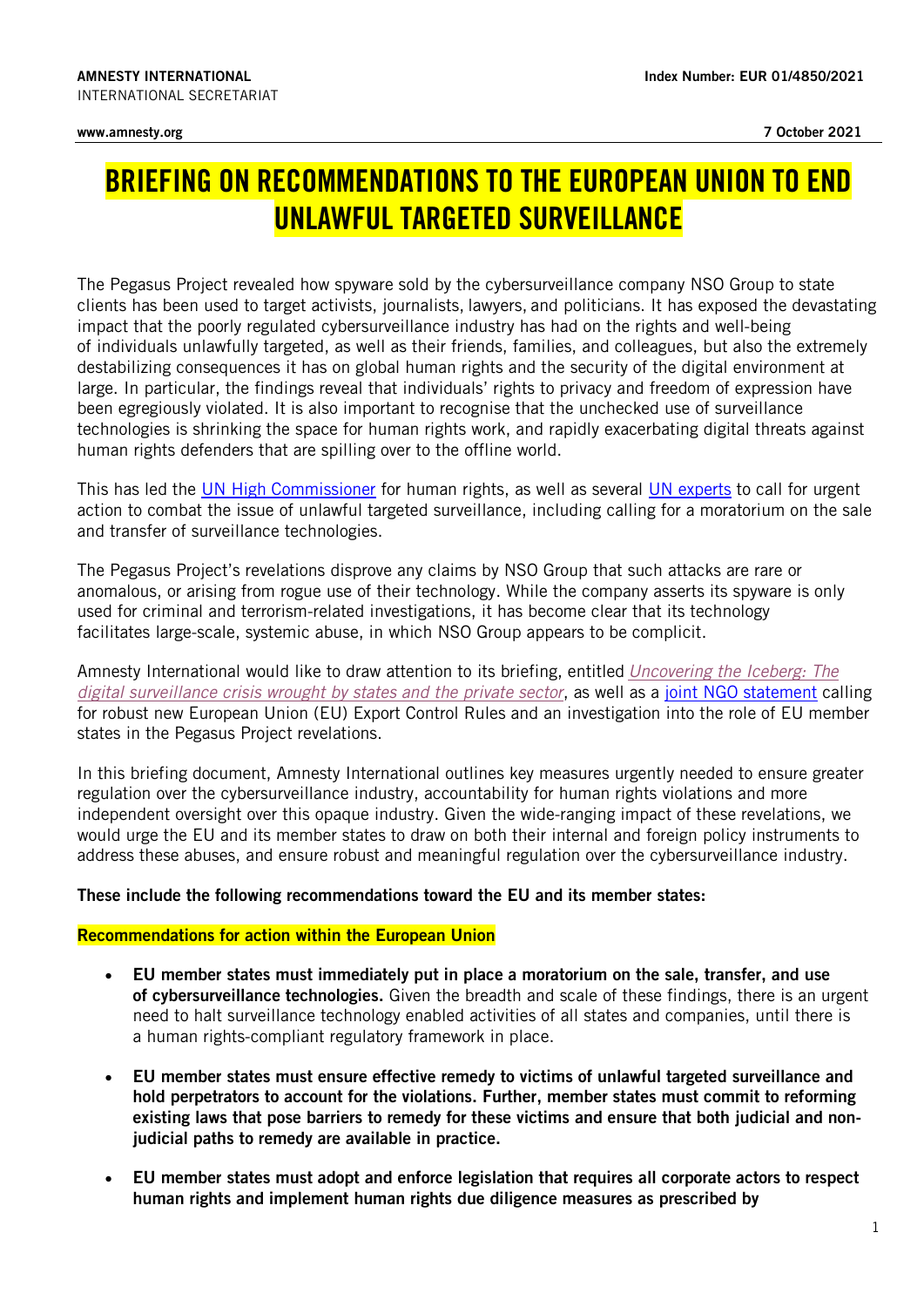the UN Guiding Principles. Corporate actors should be required to identify, prevent, and mitigate potential and actual adverse human rights impacts of their operations and throughout their value chain.

- EU member states must adopt and implement domestic legislation that imposes safeguards against human rights violations and abuses resulting from unlawful digital surveillance. This should be in line with the 2015 European Court of Human Rights judgment in *[Roman Zakharov v. Russia](https://www.echr.coe.int/Documents/Press_Q_A_Roman_Zakharov_ENG.PDF)*, as well as the [Necessary and Proportionate Principles,](https://necessaryandproportionate.org/principles/) and should establish accountability mechanisms, causes of action, etc. designed to provide victims of surveillance abuses a pathway to remedy.
- EU member states and the European Commission should ensure the robust implementation of the new EU Export Control Rules that entered into force on 9 September 2021 with the recast Dual-Use Regulation. This includes taking immediate action toward underscoring the human rights due diligence obligations that follow from the Dual-Use Regulation and creating a transparent market in cybersurveillance technologies that is bound by effective human rights safeguards.
	- o The new Regulation establishes that the Commission shall publish an annual public report to the Parliament and Council. These reports should at a minimum include the number of license applications per item, the exporter name, a description of the end user, destination, and intended use, the government agency involved, the value of the license, and whether the license was granted or denied and why.
	- o Further, transaction screening measures by member states should include an assessment of the strategic nature of the items and the risks they represent to the violation of human rights. National authorities should report on the implementation of due diligence responsibilities and obligations and encourage companies to inform the public about the scope, nature, and findings of the human rights due diligence procedures they implemented.
	- $\circ$  Member states should ensure that exporting countries establish mechanisms to provide effective remedy for human rights violations committed using the transferred technology. The guidelines that will be published pursuant to art. 26(1) Dual-Use Regulation 2021/821/EU, must detail requirements for internal compliance programs and due diligence that is expected from exporters in the Dual-Use Regulation based on the United Nations Guiding Principles on Business and Human Rights (UN Guiding Principles) and the OECD Guidelines for Multinational Enterprises.
- The Council and EU member states should address concerns regarding Hungary's use of unlawful surveillance technologies in the ongoing Article 7 Treaty on European Union (TEU) proceedings. They should urge Hungary to remedy the violations of fundamental rights and the rule of law.
- In light of the of the unlawful targeted surveillance in Hungary, the European Commission should investigate the abuse of digital surveillance technologies by Hungarian authorities, as well as whether any other EU member states have engaged in such abuses. This investigation should assess whether Hungary or any other member state has respected its obligations under EU Treaties, the EU Charter of Fundamental Rights, the General Data Protection Regulation, the Law Enforcement Directive, and the e-Privacy Directive. If Hungary is found to be in breach of its obligations, the European Commission should initiate infringement procedures.
- The European Commission should immediately conduct an investigation into all EU and member states' export licenses granted, including EU General Export Authorisation EU005 that includes software designed for the use of monitoring and interception equipment, and ensure that EU members states revoke all marketing and export licenses in situations where there is a significant risk that such technology could contribute to human rights violations. NSO Group has a corporate presence in [Luxembourg](https://www.amnesty.org/en/documents/doc10/4182/2021/en/) and according to the [NSO Group's 2021 Transparency and](https://www.nsogroup.com/wp-content/uploads/2021/06/ReportBooklet.pdf)  [Responsibility Report](https://www.nsogroup.com/wp-content/uploads/2021/06/ReportBooklet.pdf) the company also exports its products from Bulgaria and Cyprus. If members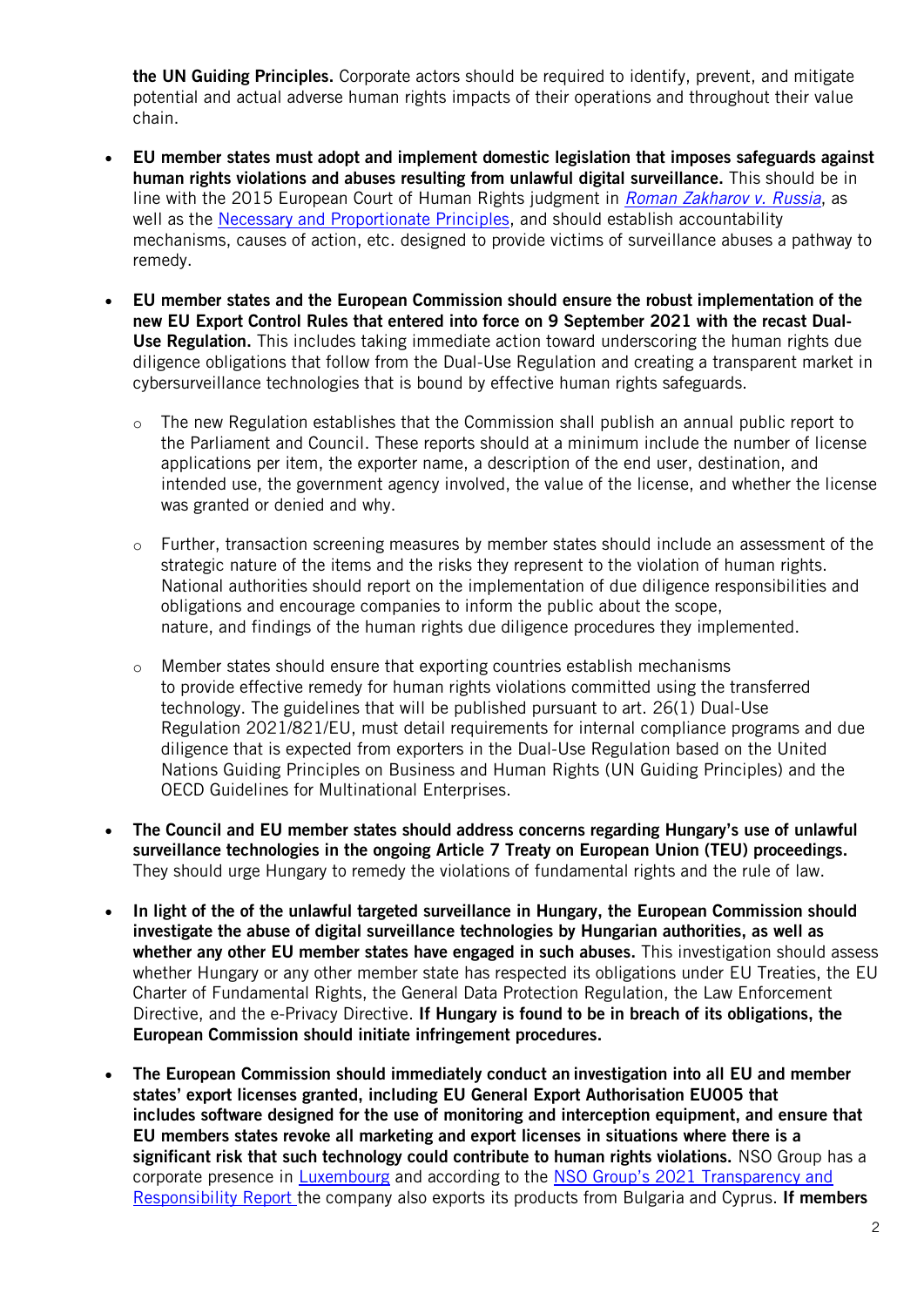states' granting of export licenses are found to be in violation of export regulation standards, the European Commission should initiate infringement proceedings.

• The European Parliament (EP) should engage in a cross-committee and cross-party efforts to properly assess the internal and external elements of this matter and demand a proper European response. The European Parliament and its members should urge the European Commission, the Council and EU member states to draw on both their internal and foreign policy instruments to address these violations and ensure robust and meaningful regulation over the surveillance industry, including pushing for all the recommendations in this briefing.

## Recommendations for action by the European Union and its member states through their foreign policy **instruments**

- The EU and its member states must clearly articulate their position on the findings of the Pegasus **Project, including through official statements.** The violations exposed by the Pegasus Project have been wide-ranging, with the full scale and breadth of the targeting likely extending well beyond the cases exposed to date. Given its [ambition](https://eeas.europa.eu/headquarters/headquarters-homepage/101659/foreign-affairs-council-press-remarks-high-representative-josep-borrell_en) to be a global standard setter, the EU can and must play a role in ensuring the protection of human rights and adherence to the rule of law in the digital realm at home and abroad. This is rooted in the EU's and its member states' human rights obligations to protect and promote human rights globally as laid out in the [Article 21 of The Lisbon](https://www.lisbon-treaty.org/files/101-article-10a_d6ry20ghb24s245e4dnjcv.html)  [Treaty.](https://www.lisbon-treaty.org/files/101-article-10a_d6ry20ghb24s245e4dnjcv.html) Further, this aligns with EU commitments in the Council Conclusions on [Shaping Europe's](https://data.consilium.europa.eu/doc/document/ST-8711-2020-INIT/en/pdf)  [Digital Future,](https://data.consilium.europa.eu/doc/document/ST-8711-2020-INIT/en/pdf) the [EU action plan on Human Rights and Democracy](https://www.consilium.europa.eu/media/46838/st12848-en20.pdf) and the EU's human rights guidelines. EU leaders, including Commission President [Von Der Leyen](https://ec.europa.eu/commission/presscorner/detail/en/SPEECH_20_1655) and High Representative [Borrell,](https://eeas.europa.eu/headquarters/headquarters-homepage/90300/eu-ngo-forum-keynote-speech-high-representativevice-president-josep-borrell-opening-session_en) have already underlined the importance of protecting civil society and upholding the right to privacy and freedom of expression online in the digital age. Further statements by the EU and its member states should:
	- $\circ$  Express concern about the media revelations that the NSO spyware has been used to target journalists, activists and heads of state on a widespread and systematic scale, stressing that such practices are unacceptable and violate the rights to freedom of expression, peaceful assembly and privacy.
	- o Stress that the revelations underscore the urgent need for greater transparency and legal accountability of the surveillance industry.
	- o Stress that these cases are illustrative of the rising digital attacks and targeted surveillance of human rights defenders, journalists and civil society by governments seeking to silence and intimidate such actors around the world.
	- $\circ$  Call on states to take urgent measures toward ensuring greater regulation over the cybersurveillance industry, accountability for related human rights violations and greater oversight over this poorly-regulated industry.
- EU member States should reach out bilaterally and organize démarches toward the relevant authorities in third states identified in the Pegasus Project as suspected NSO Group clients: The Pegasus Project identified individuals who were persons of interest who were selected for potential targeting by the following countries: Azerbaijan, Bahrain, Hungary, India, Kazakhstan, Mexico, Morocco, Rwanda, Saudi Arabia, Togo, and the United Arab Emirates. The EU and its member states should seek clarifications from the authorities in these countries, and among other things:
	- o Urge the relevant authorities to conduct an immediate, independent, transparent and impartial investigation of any cases of unlawful surveillance revealed by the Pegasus Project, and where appropriate, pursue legal avenues to provide remedies to victims and hold perpetrators to account, in accordance with international human rights standards.